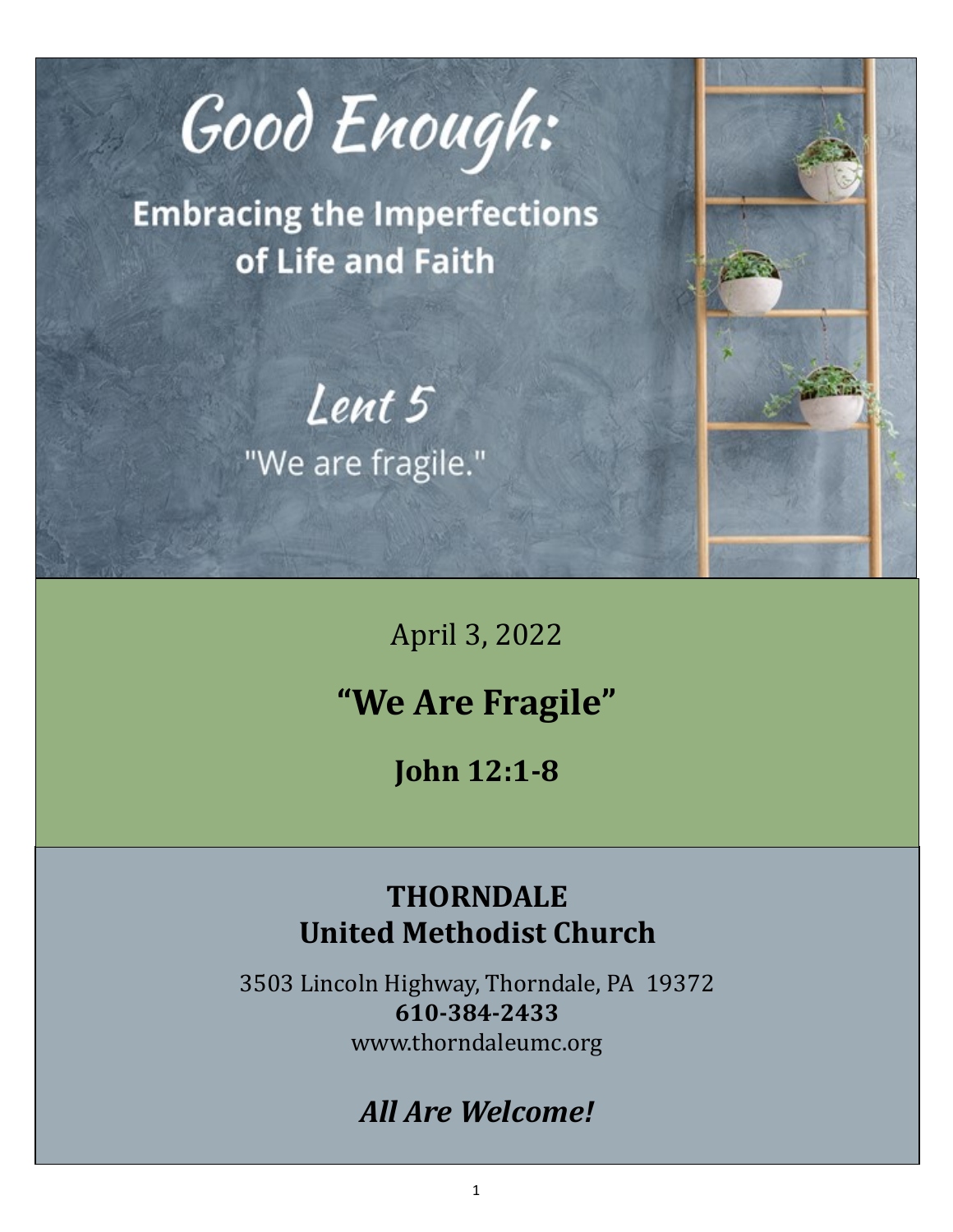*"When the Lord restored the fortunes of Zion, we were like those who dream. Then our mouth was filled with laughter, and our tongue with shouts of joy; then it was said among the nations, "The Lord has done great things for them." The Lord has done great things for us, and we rejoiced. Restore our fortunes, O Lord, like the watercourses in the Negeb. May those who sow in tears reap with shouts of joy. Those who go out weeping, bearing the seed for sowing, shall come home with shouts of joy, carrying their sheaves."*

Psalm 126

+Stand as you are able.

## PRELUDE Tim Eaton

## WELCOME & THRESHOLD **Pastor Shauna**

The story of Jesus includes many moments around tables, as this was part of his ritual of relationship even to the last. In this fifth week of the Lent season, we will hear a story of love and devotion from the disciple Mary, directed at Jesus at the table. As we will see, Jesus tries to prepare his beloved companions for his death. Talk of death is like a gut-punch to many of us; we would rather believe we and our loved ones are invincible, are able to will ourselves into being strong. We all know that isn't always how the story goes. We are fragile. Our lives, like the plants in the gardens we tend, are susceptible to elemental dangers and a life-cycle of letting go in order to live.

## +CALL TO WORSHIP & OPENING PRAYER Pat Moore

- Leader: What in our lives do we dream about for tomorrow, void of sorrow? Time spent regretting decisions of our yesterdays, mistakes we made? Sometimes we get what we get, life disappoints us and yet, God is still here and somehow, this faith is good enough. Let us pray together.
- **People: Holy One, Lover of Souls, we call out to you. You know our tears and sorrows, and you bear the seeds of grief with us. Open us this day to your comfort that nurtures these seeds into sheaves of joy– the simple and good enough moments that fill our days. Amen.**

## CHILDREN'S MESSAGE **Pat Moore & Paul Voorhees** PASSING THE PEACE **PASSING** THE PEACE **PASSING** THE PEACE Leader: The joy and peace of the Lord be with you. **People: And also with you.** +OPENING PRAISE *Shout to the Lord* Tim Eaton & Team *Reign in Us We Fall Down* PRESENTATION OF TITHES AND OFFERINGS **PRESENTATION** OF TITHES AND OFFERINGS OFFERTORY— **Living Hope** Tim Eaton & Team